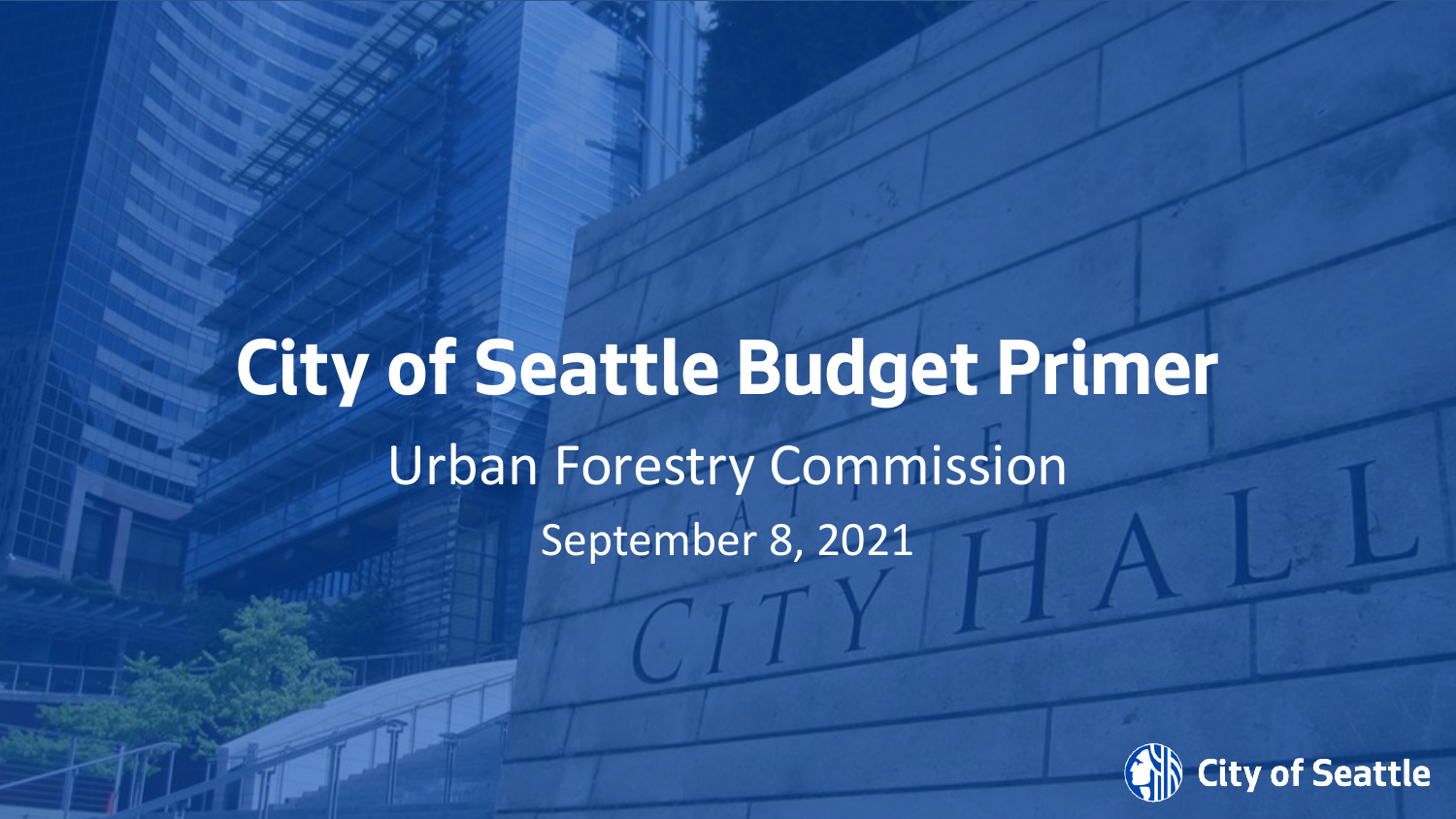#### **Agenda**

• Budget Process

- Timing
- Types of Funds

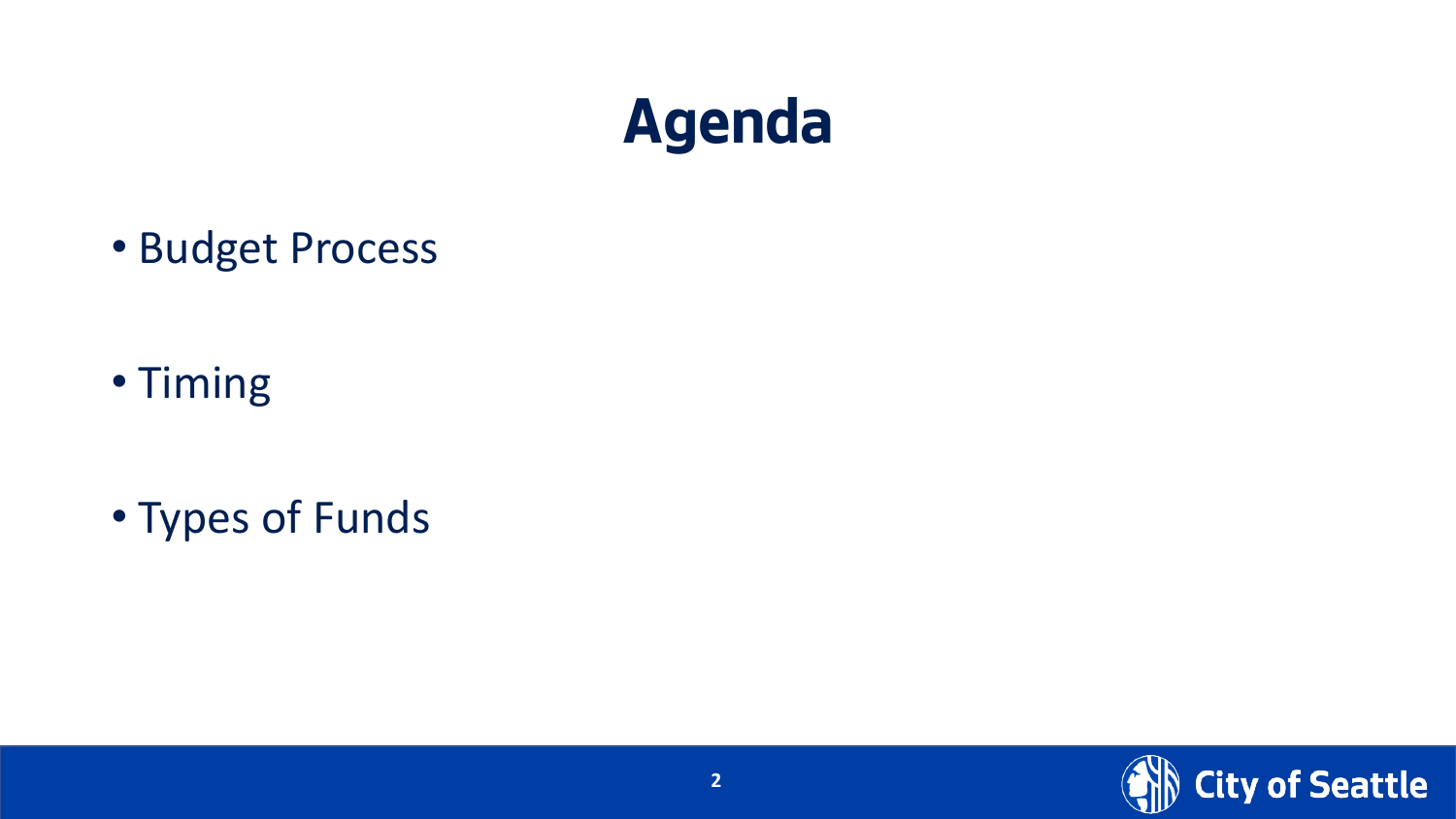#### **Who is involved**

- Mayor
	- City Budget Office
	- City Departments
- City Attorney
- Council
- Public

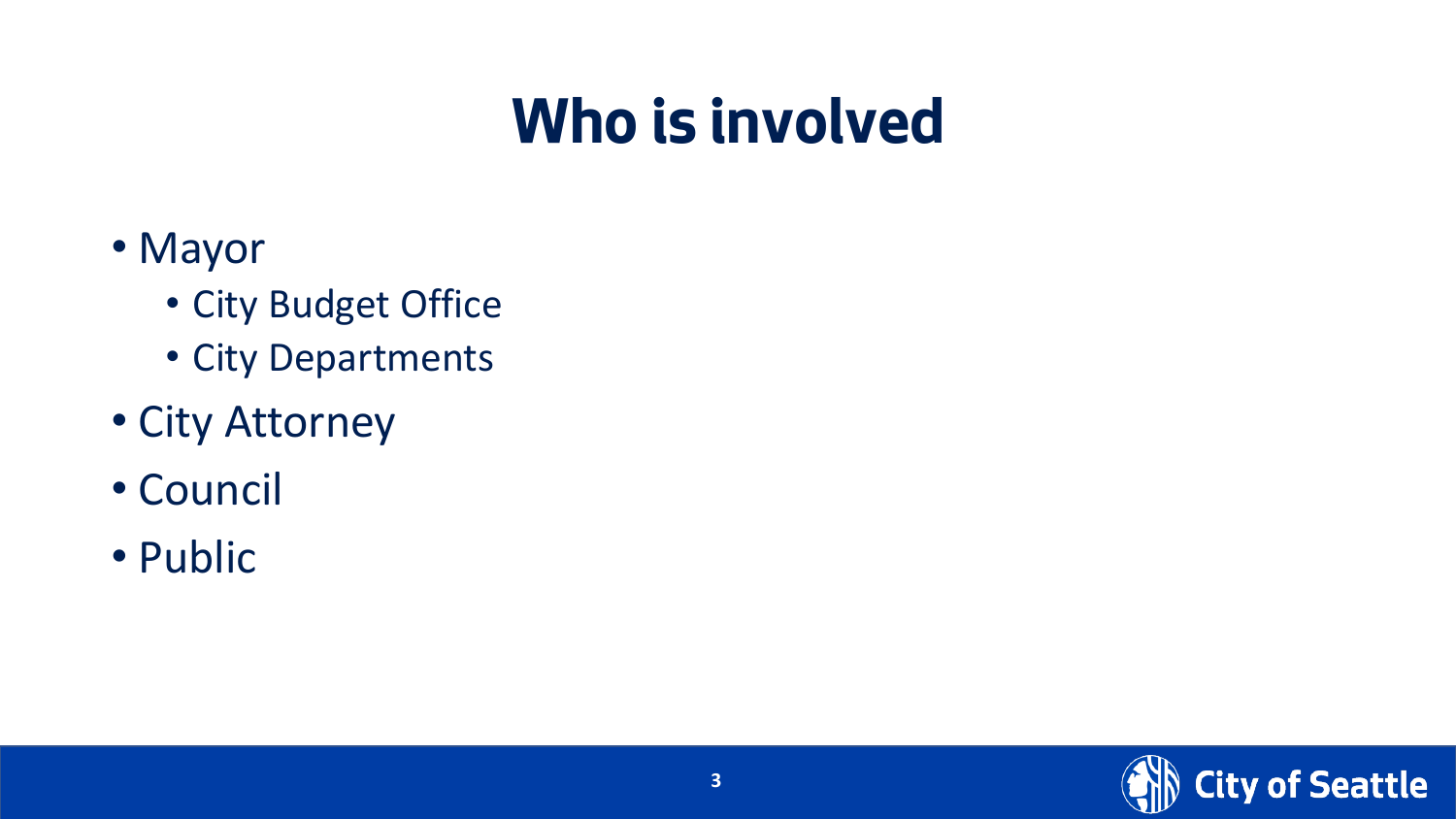## **The budget**

- Budget ordinance
	- Operating budget (O&M) annual
- Capital Improvement Program multi-year

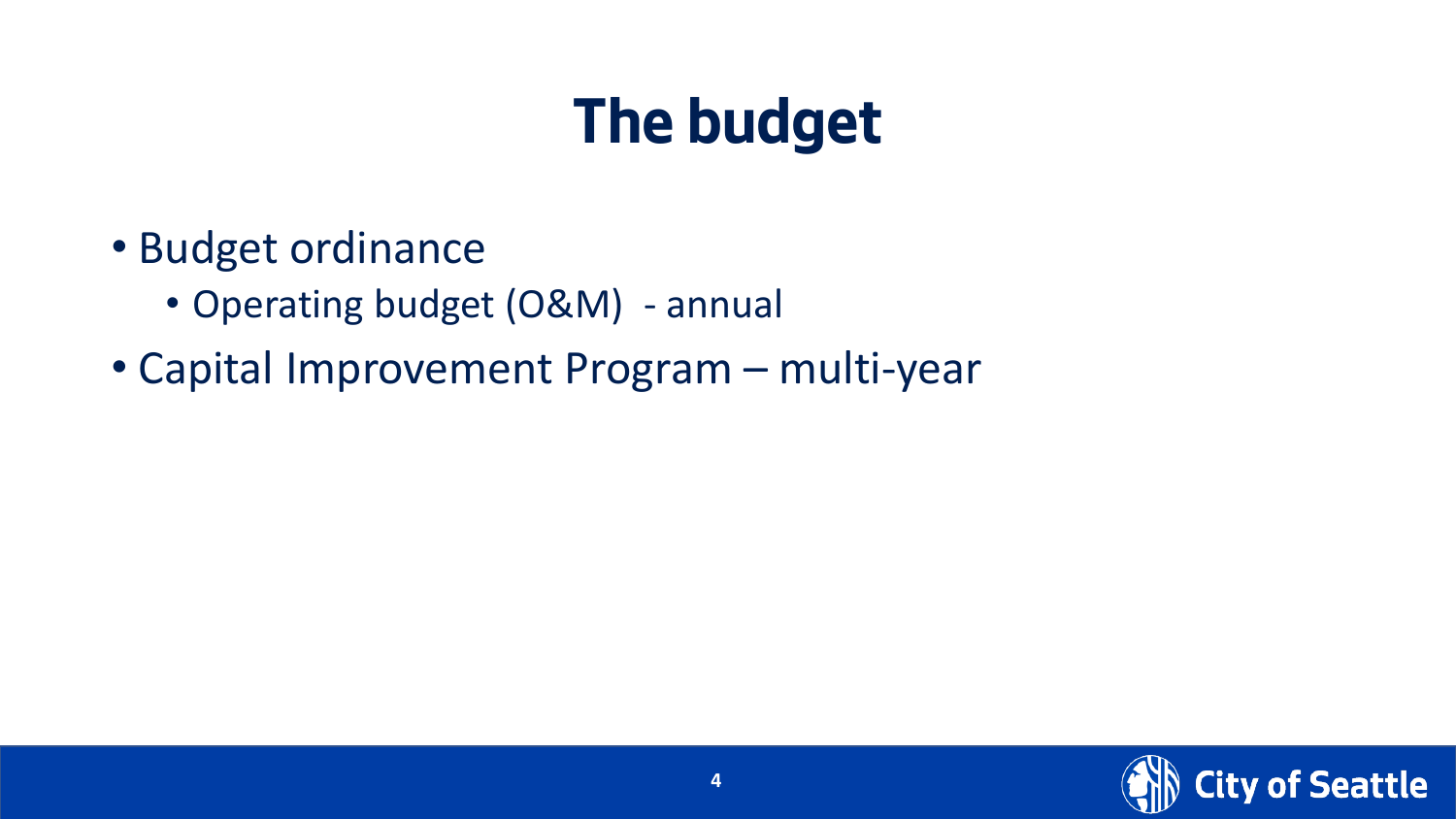#### **Budget timeline**

- Budget submittal preparation: Feb June
	- Mayor (w/Depts) develops and adjusts baseline budgets
- Proposed budget preparation: Jul Sept
	- Mayor delivers proposed budget to Council
- Adopted budget preparation: Sept Dec
	- Council reviews Mayor's proposal and propose changes
	- Public provides input
	- Councilmembers propose changes
	- Council votes to adopt the budget

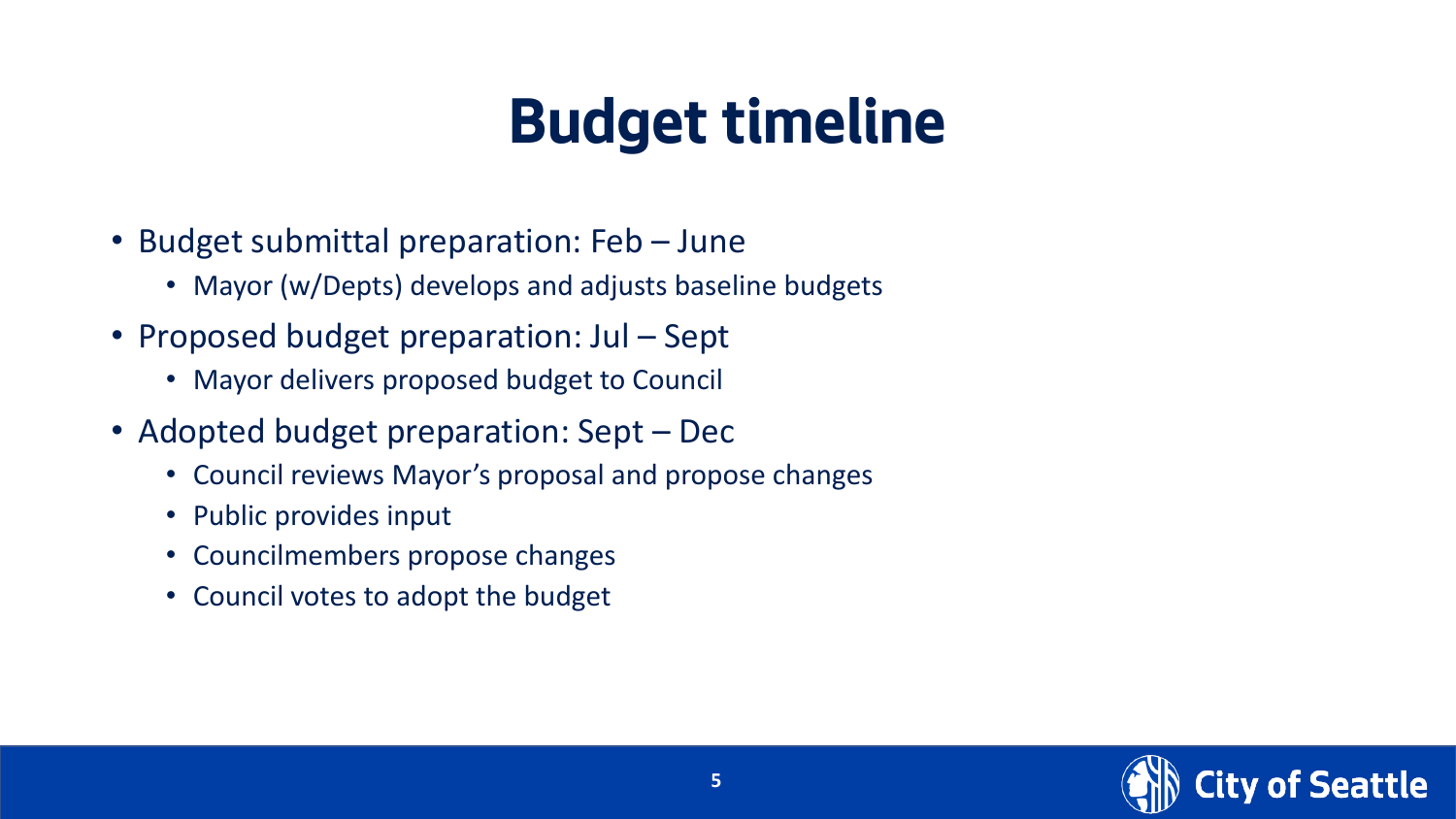## **City Funding Sources**

- "Color of money"
	- General Fund
	- Commercial Parking Tax
	- Gas Tax
	- Real Estate Excise Tas
	- Levy
	- Grants
	- Capital budgets
	- Rate payer funds, and
	- Leveraged private dollars

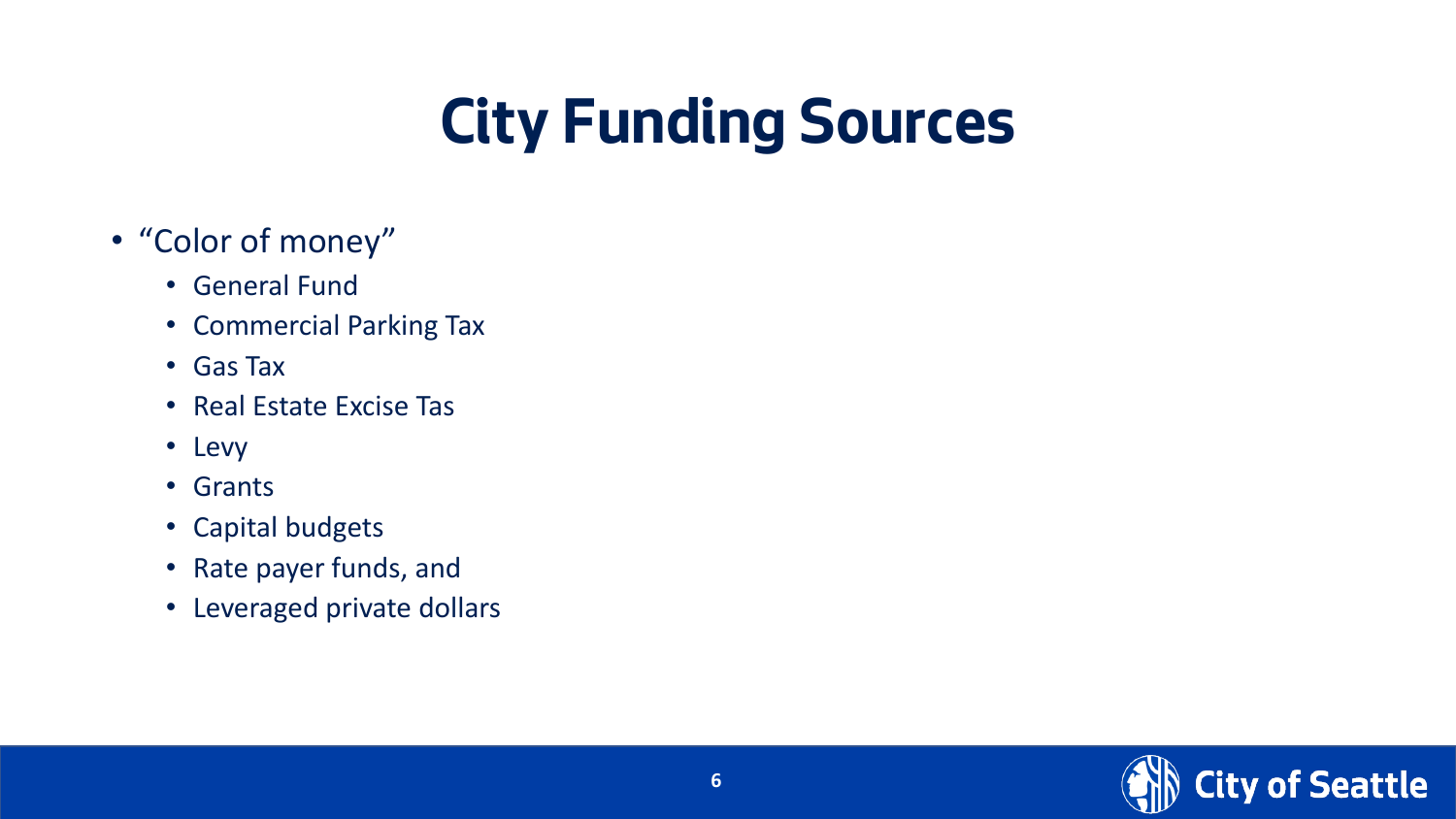#### **City Budget Overview**